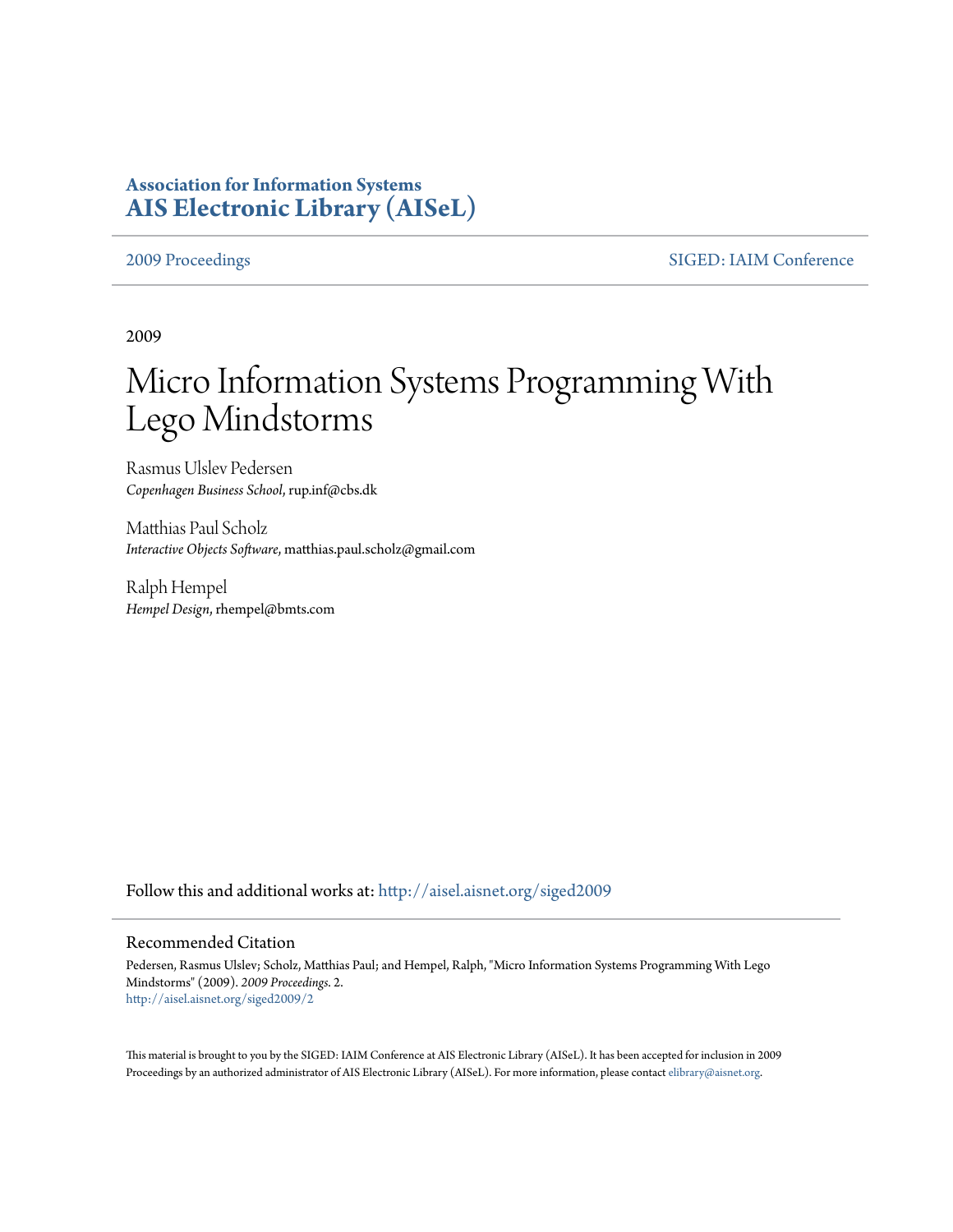#### **MICRO INFORMATION SYSTEMS PROGRAMMING WITH LEGO MINDSTORMS**

Rasmus Ulslev Pedersen Department of Informatics Copenhagen Business School rup.inf@cbs.dk

Matthias Paul Scholz Interactive Objects Software Freiburg, Germany matthias.paul.scholz@gmail.com

Ralph Hempel Hempel Design Ontario, Canada rhempel@bmts.com

#### **Abstract:**

In this paper we discuss and compare how LEGO MINDSTORMS NXT can be used to teach information systems (IS) students selected computer science subjects. We present the wide-spread robotics platform named LEGO MINDSTORMS NXT from LEGO Systems. It is an educational platform with an open source operating system. This open source property of LEGO MINDSTORMS has resulted in several alternatives to LEGO's own operating system. Therefore this platform can be tailored used to teach students a programming language that fits their needs. Teenagers and non-programmers usually settle for LEGO's graphical programming environment, while other groups choose a different language. We demonstrate some of the most obvious choices of programming language for IS students.

**Keywords:** IS curricula, Introductionary programming, Java, pbLua, C, LEGO MINDSTORMS NXT

#### **I. INTRODUCTION**

IS student curricula can benefit from the inclusion of a programming class. Programming a system is traditionally something that is associated with computer science majors, but we argue that programming with the LEGO MINDSTORMS NXT is so rewarding that it can enrich IS education. The vast majority of systems that surround us are not personal computers or mainframes even though we sometimes focus almost all of our IS curricula in that direction. Everywhere in our daily environment there are little computer systems that take care of some specialized function. That can be a GPS device, an EKG monitor, a room thermostat, a mobile phone, an intrusion detection system or much more – in fact, there's a universe of embedded systems around us.

LEGO MINDSTORMS NXT is an educational system for such embedded systems. When an embedded system is used in an IS context it is called a micro information system (micro-IS)(Pedersen 2008; Pedersen 2006b).To prepare the IS student body for a future as both professionals and potential researchers, we need to direct some of our focus to the programming of such small systems. It may seem overwhelming at first to claim that we can teach nontechnical individuals in regard to how such systems work and what the main design constraints are.

However, that is precisely what we will do in this paper: we will present some programming languages such as pbLua and Java (Scholz 2009). Both of these languages are good starting points for the novice programmer. In addition, we also point to earlier studies (Pedersen 2007), where a so-called "difficult" programming language was used with success for freshmen at an interdisciplinary IS program.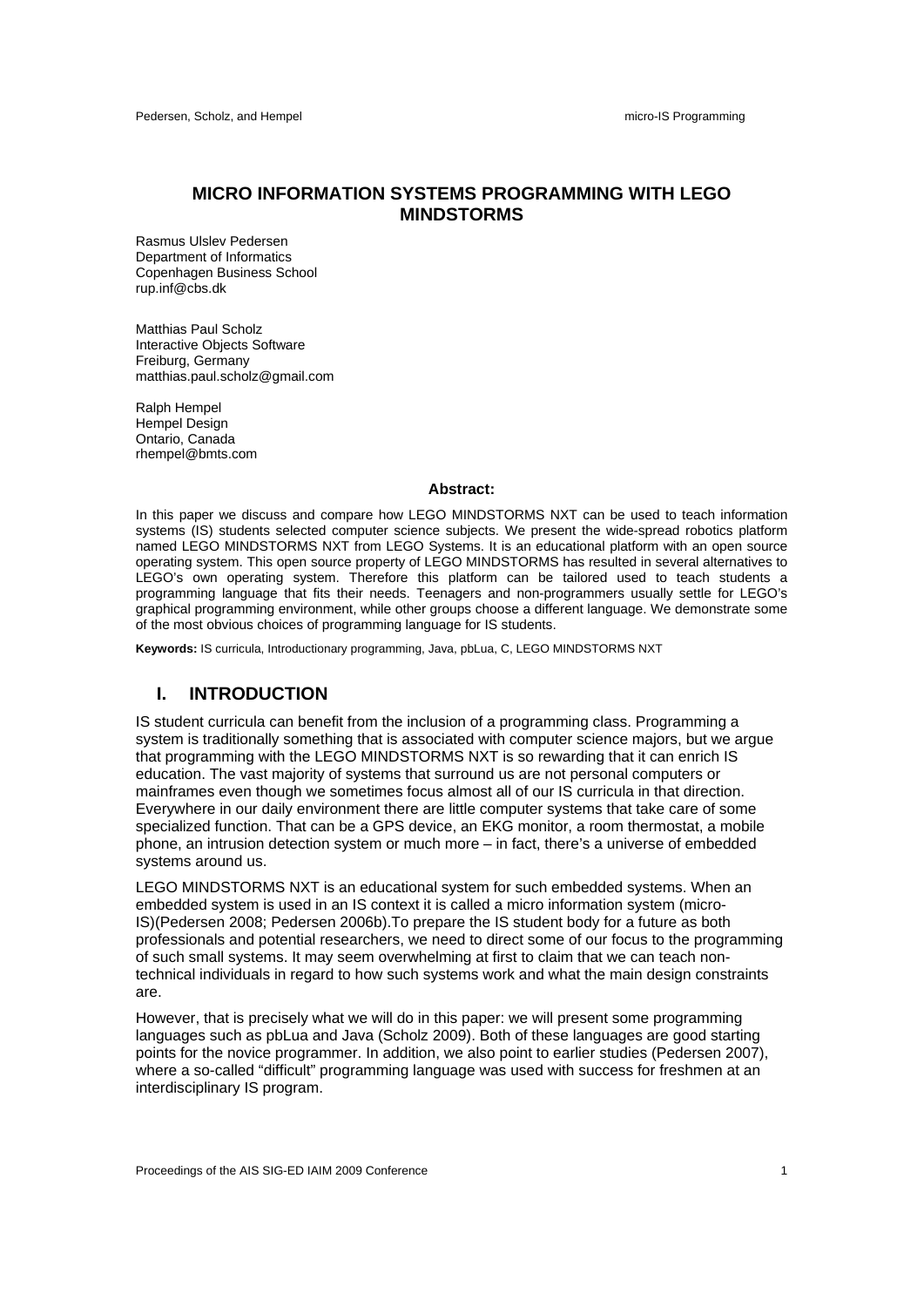

The paper is structured such that we start out with an introduction of LEGO MINDSTORMS NXT, followed by a section on a very popular programming environment in Java for LEGO MINDSTORMS. After that, we show how pbLua works as a programming language for LEGO MINDSTORMS NXT. To add depth to the paper, we include a section on a programming environment that could be useful in an electrical engineering setting - we include it here to show the difference to pbLua and Java. Finally, we briefly touch the programming environment that originally comes with the NXT and compare and discuss the different options (Java, pbLua, and C) for programming LEGO MINDSTORMS NXT in terms of usability for IS students.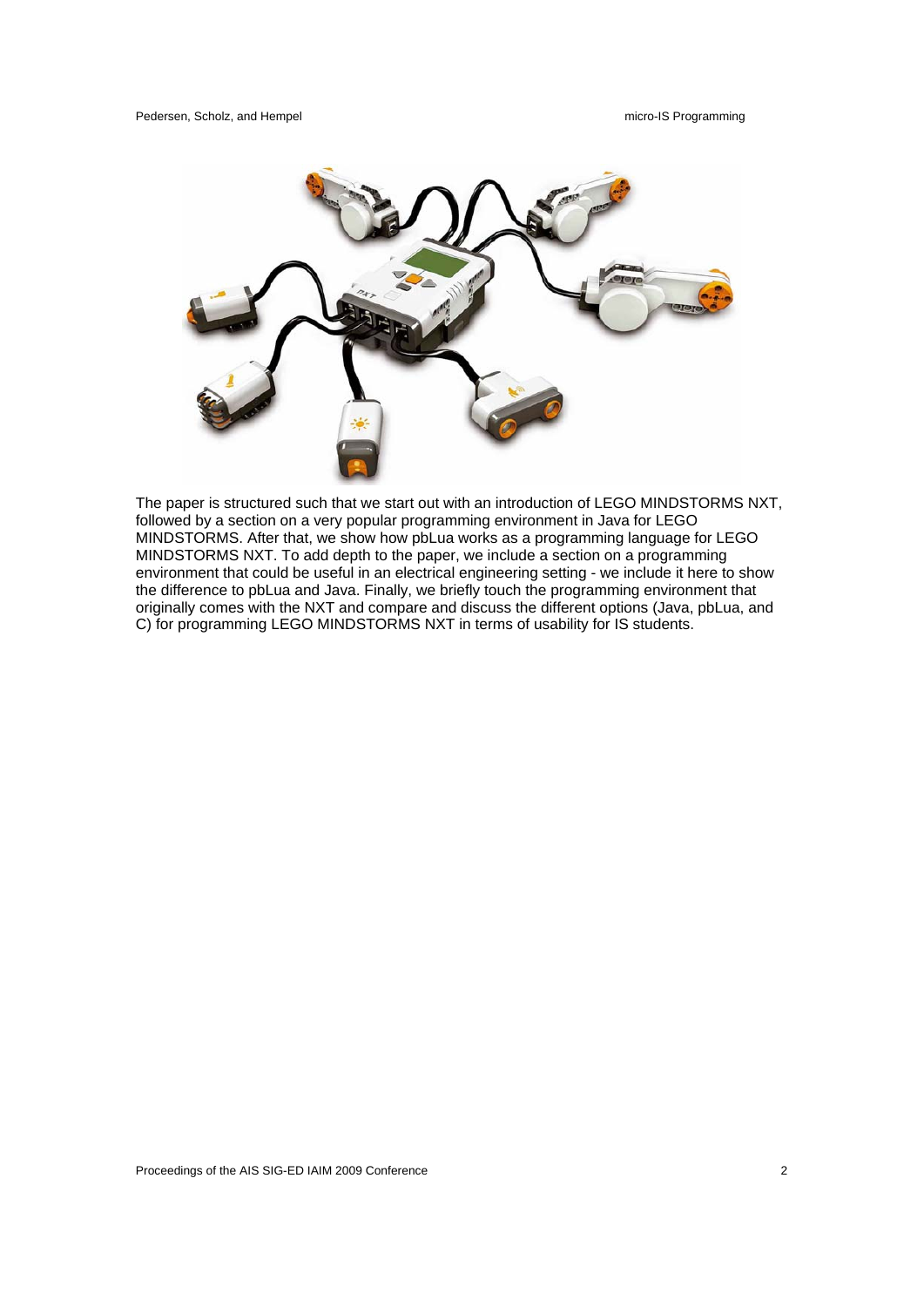# **II. JAVA PROGRAMMING WITH LEJOS FOR MICRO INFORMATION SYSTEMS**

leJOS NXJ**<sup>1</sup>** is a programming and runtime environment for the LEGO MINDSTORMS NXT that allows for programming Lego NXT robots in Java and executing them directly on the NXT hardware (also called "the Brick").

It includes a dedicated firmware for the NXT with an implementation of a Java Virtual Machine, a library of Java classes that implement the leJOS NXJ Application Programming Interface (API) for execution on the brick, a library of Java classes for computer programs that communicate with the brick via USB or Bluetooth as well as various tools for debugging and flashing the firmware and for compiling, linking and uploading programs to the NXT brick.

leJOS NXJ comes with its own firmware that replaces the original one provided by The LEGO Group™ for the NXT hardware, which means that this firmware must be flashed onto the NXT before any leJOS NXJ program can be uploaded to and executed. However, the original LEGO® NXT firmware can be restored at need, using the software supplied by The LEGO Group™.

While NXT-G, the official programming environment for the NXT by The LEGO Group™ (see below), is targeted at programming beginners and suited mainly for comparatively basic programs, leJOS NXJ addresses a more advanced user group. For them, there are many advantages to NXT-G that leJOS NXJ offers: next to being based on a standardized and popular programming language and the modern object-oriented programming paradigm which is supported by many state-of-the-art IDEs like Eclipse<sup>2</sup> or Netbeans<sup>3</sup>, it also offers cross-platform support, additional in-built robotic-oriented programming frameworks, multi-threading, support for third-party sensors, and is much more efficient and compact when it comes to complex programming tasks<sup>4</sup>.

leJOS is an Open Source Project hosted on the popular Sourceforge OS repository<sup>5</sup> and originally was a spin-off from another project that implemented a Java VM for the LEGO® MINDSTORMS RCX system. Not only the NXT version, but also the predecessing RCX version of leJOS gained a lot of popularity in the LEGO® MINDSTORMS Robotics community, with close to 200,000 downloads of all versions of leJOS until today.

 $\overline{a}$ 

- <sup>4</sup> For a further discussion on this topic, see
- http://lejos.sourceforge.net/nxt/nxj/tutorial/Preliminaries/Intro.htm

<sup>5</sup> http://sourceforge.net

Proceedings of the AIS SIG-ED IAIM 2009 Conference 3 3

<sup>1</sup> http://www.lejos.org

<sup>2</sup> http://www.eclipse.org

<sup>&</sup>lt;sup>3</sup> http://www.netbeans.org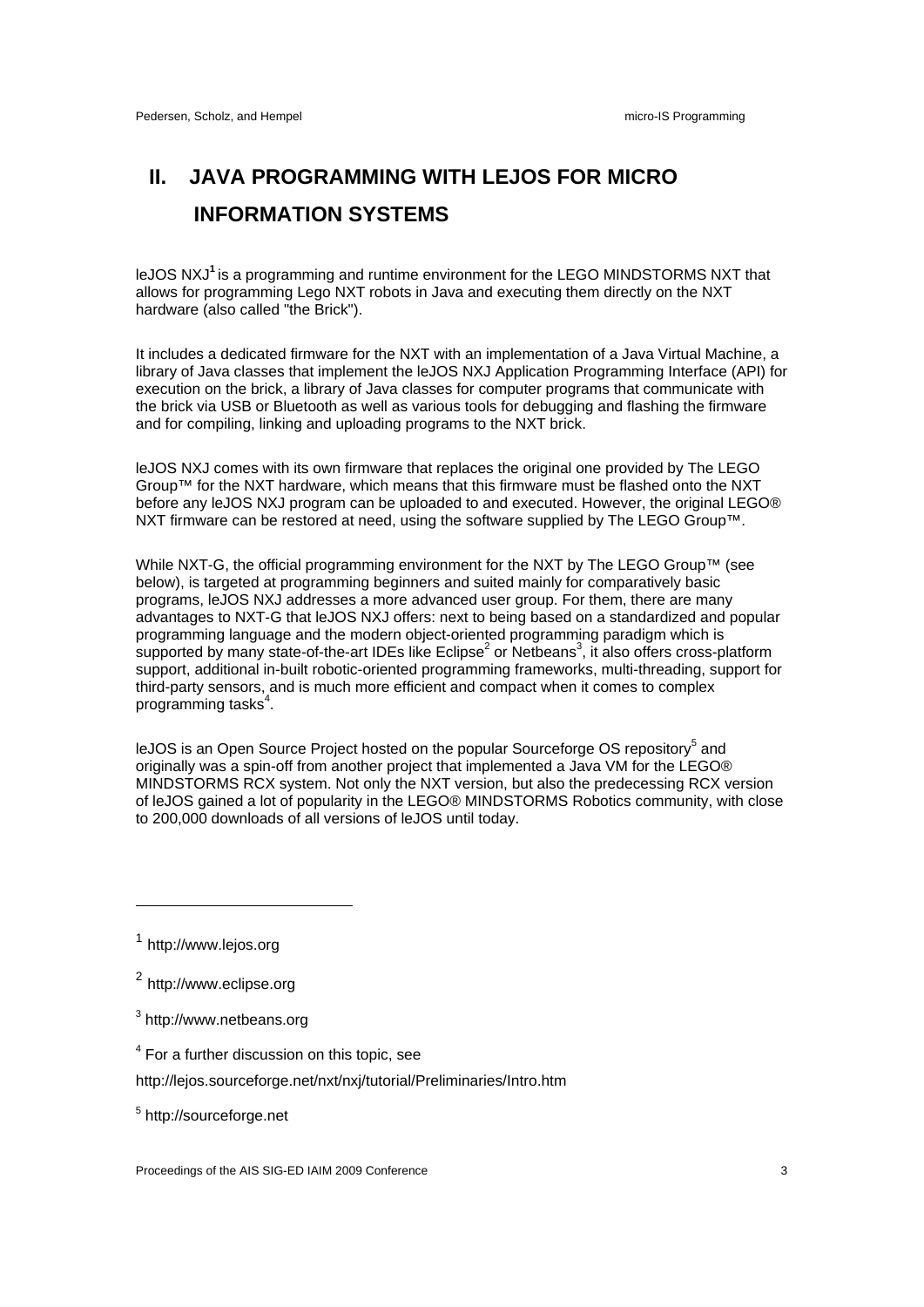# **III. LEJOS ECLIPSE PLUGIN**

The Eclipse plug-in for leJOS NXJ is an addition to the popular Eclipse platform and is meant to facilitate developing Java programs that are able to run directly on the NXT brick.

| Java - NXT program/src/org/lejos/sample/HelloWorld.java - Eclipse                                         |                                            |                              |                                         |
|-----------------------------------------------------------------------------------------------------------|--------------------------------------------|------------------------------|-----------------------------------------|
| File Edit Source Refactor Navigate Search Project Run leJOS NXJ Window Help                               |                                            |                              |                                         |
| : D1 * 17 28                                                                                              |                                            |                              |                                         |
| <b>E</b> Package $\mathbb{Z} \setminus \mathbb{S}$ Hierarchy $\Box$ <b>D</b> HelloWorld.java $\mathbb{Z}$ |                                            |                              |                                         |
| 日常 37<br>package org.lejos.sample;                                                                        |                                            |                              |                                         |
| □ is NXT program                                                                                          |                                            |                              |                                         |
| <b>B</b> src<br><sup>∈</sup> <b>H</b> org.lejos.sample                                                    | import lejos.nxt.LCD;                      |                              |                                         |
| <b>E</b> D HelloWorld.java                                                                                | public class HelloWorld {                  |                              |                                         |
| ill and JRE System Library [JavaSE-1]                                                                     |                                            |                              |                                         |
| <b>E-max</b> Referenced Libraries                                                                         | Undo Typing<br>Revert File                 | $Ctrl + Z$                   | $[$ ] a $Arg$ )                         |
|                                                                                                           | <b>開</b> Save                              | $Ctrl + S$                   |                                         |
|                                                                                                           |                                            |                              | d", 3, 4);                              |
|                                                                                                           | Open Declaration                           | F <sub>3</sub>               |                                         |
|                                                                                                           | Open Type Hierarchy<br>Open Call Hierarchy | F <sub>4</sub><br>Ctrl+Alt+H |                                         |
|                                                                                                           | Show in Breadcrumb                         | Alt+Shift+B                  |                                         |
|                                                                                                           | <b>Quick Outline</b>                       | $Ctrl + O$                   |                                         |
|                                                                                                           | Quick Type Hierarchy                       | $Ctrl + T$                   |                                         |
|                                                                                                           | Show In                                    | Alt+Shift+W                  |                                         |
|                                                                                                           | Cut:                                       | $Ctrl + X$                   |                                         |
|                                                                                                           | Copy                                       | $Ctrl + C$                   |                                         |
|                                                                                                           | Copy Qualified Name                        |                              |                                         |
|                                                                                                           | Paste<br><b>L</b> <sub>2</sub> Pt          | $Ctrl + V$                   |                                         |
|                                                                                                           | leJOS<br><b>Quick Fix</b>                  | $Ctrl + 1$                   |                                         |
|                                                                                                           | pro<br>Source                              | $Alt + Shift + S$            | $,$ ect                                 |
|                                                                                                           | pro <sup>-</sup><br>Refactor               | Alt+Shift+T                  | project                                 |
|                                                                                                           | <b>Local History</b>                       | ٠                            |                                         |
|                                                                                                           | <b>References</b>                          | ٠                            |                                         |
|                                                                                                           | <b>Declarations</b>                        | ٠                            |                                         |
|                                                                                                           | Add to Snippets                            |                              |                                         |
|                                                                                                           | <b>Run As</b>                              | ٠                            |                                         |
|                                                                                                           | Debug As                                   | ٠                            |                                         |
|                                                                                                           | Validate                                   |                              |                                         |
|                                                                                                           | leJOS NXJ                                  |                              | • <b>J</b> Convert to leJOS NXJ project |
|                                                                                                           | Team                                       | ٠                            | Upload Program To The NXT Brick         |
|                                                                                                           | Compare With                               | кT                           |                                         |

Figure 1. Eclipse leJOS plug-in

Using Eclipse's powerful plug-in extension mechanism, it enriches the platform with various features that are seamlessly integrated into Eclipse's user interface (see Figure 1. Eclipse leJOS plug-in):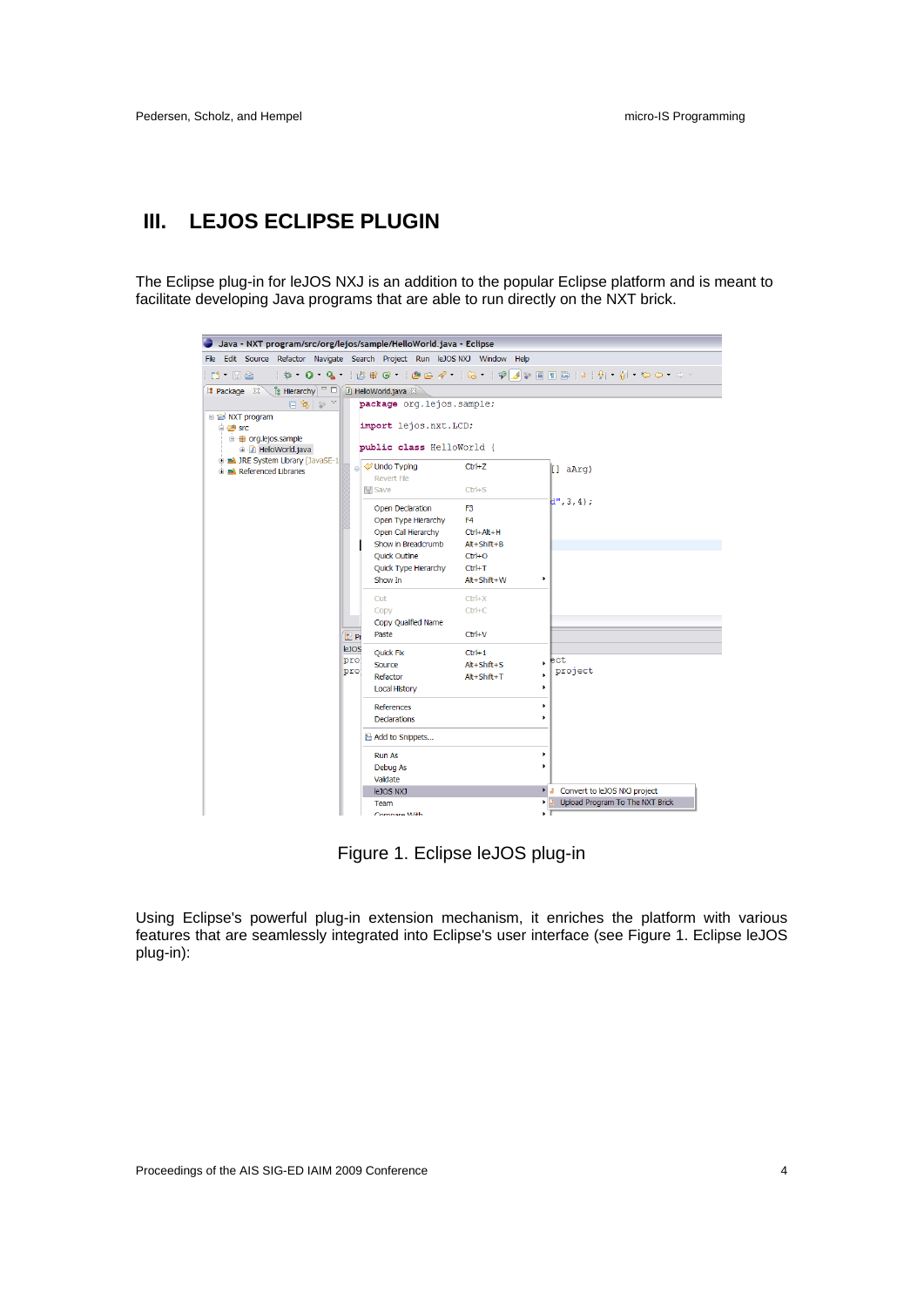#### Pedersen, Scholz, and Hempel micro-IS Programming micro-IS Programming

- uploading the leJOS NXJ firmware replacement for the NXT to the hardware brick
- creating, editing, compiling and linking leJOS NXJ Java programs for the NXT, integrated in Eclipse's editor, project and builder frameworks
- uploading leJOS NXJ programs to the NXT brick
- running leJOS NXJ programs on the NXT brick
- displaying additional information for debugging
- connection to the NXT brick is possible via USB or Bluetooth.

By using a state-of-the-art integrated development environment and enhancing it for the NXT developer's needs, the plug-in not only frees the developer from having to switch between different environments like text editors and command shells when developing and testing NXT robot programs. It also provides access to the most powerful features of one the best Java development and runtime platforms presently around.

The plug-in is based on the most recent leJOS NXJ release and supports the current Eclipse 3.x versions and hence all the operating systems they are available for. Presently, this includes Windows, Linux and Mac OSX. It can easily be downloaded from the web<sup>6</sup> and installed using Eclipse's online update mechanism.

#### **IV. PBLUA FOR PROGRAMMING MICRO INFORMATION SYSTEMS**

The pbLua project is developed by Ralph Hempel. It is an implementation of the Lua<sup>7</sup>(Ashwin 2007) interpreter that runs entirely on the NXT brick. The main differentiator between pbLua and other NXT programming languages is the very low software requirement on the host computer. There is no IDE needed, and no special compiler or other development tools. In fact, the NXT can be programmed with any host machine that supports a text editor and a terminal program.

#### **LUA BACKGROUND INFORMATION**

The core Lua language was created in 1993 by Roberto Ierusalimschy, Luiz Henrique de Figueiredo, and Waldemar Celes, members of the Computer Graphics Technology Group (Tecgraf) at PUC-Rio, the Pontifical Catholic University of Rio de Janeiro, in Brazil. Its history from then until now (Roberto et al. 2007) is marked by methodical addition and pruning of features to the point where it is now considered very stable.

Lua is remarkable in that it offers many features from the functional programming domain, and at the same time has a very low learning curve for beginning programmers. The primary data structure in Lua is the table - a combination of conventional indexed access and with the added bonus of associative array keys.

<sup>&</sup>lt;sup>6</sup> http://www.lejos.org

 $7$  Lua Website - http://www.lua.org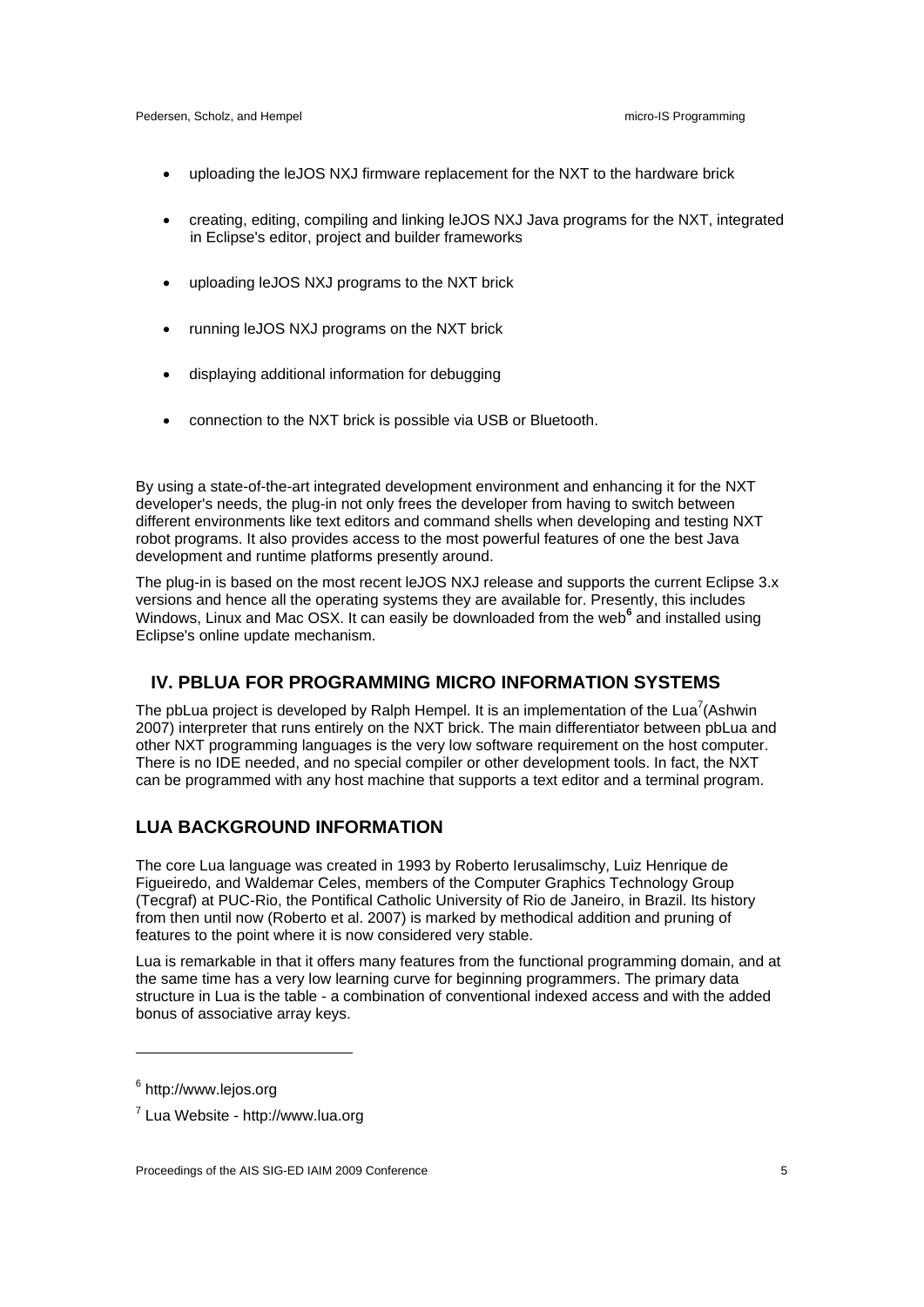The Lua language is the premier embedded scripting language in online game development with World of Warcraft as the most often cited example. The Adobe Photoshop Lightroom product is about 40% Lua. More recently, Google has announced support for Lua scripting on the Android platform<sup>8</sup>.

There is a wealth of documentation for Lua, most notably the excellent Programming in Lua (Ierusalimschy 2006) by the language's chief architect. It is a slim book that is both readable and a great reference for Lua programming style and idioms.

#### **LUA IS EMBEDDABLE AND EXTENSIBLE**

Lua is small enough to be embedded as the scripting language within larger applications. This also makes it ideal for embedding into small devices as an operating system. Lua also has a well documented API for binding with standard C code, which allows the language to be extended with additional functions.

The pbLua firmware is made up of three main components. The first is the Lua source code, which is pure ANSI C and was not modified at all to run on the NXT. The second part is a selection of drivers that was chosen from the open sourced LEGO firmware for the NXT. The third component was the binding between the Lua language and the LEGO drivers.

The process of porting Lua to the extremely constrained microcontroller in the NXT is documented elsewhere(Luiz Henrique de et al. 2008).

All of the hardware subsystems on the NXT brick are available for use in student applications. There are functions to interface with the display, motors, analog and digital sensors, speaker, and the front panel pushbuttons. These basic APIs are enough to teach even young students the basics of robotics.

Once the students have mastered the basics, they can move on to Bluetooth and RS485 networking, as well as floating point math and file handling. They can also explore more advanced Lua scripting with numerically indexed or associative keyed tables.

Perhaps more than any other third party language option, pbLua is ideal for experimenting with the many sensor hardware development kits, as it offers discrete control of the digital I/O pins on the 4 sensor ports.

### **PBLUA IN EDUCATION**

The minimal host side requirements for pbLua make it an ideal teaching language for students from high-school to post-secondary levels. When the pbLua firmware is flashed onto the NXT, the NXT presents itself to the host computer as COM or serial device on the USB bus. It is also possible to pair the NXT with the Bluetooth radio on the host computer and use that as an untethered console.

As long as there is a terminal program that can connect to a serial device, it is possible for students to produce simple programs that interact with the console within minutes:

print("Hello World")

<sup>&</sup>lt;sup>8</sup> http://google-opensource.blogspot.com/2009/06/introducing-android-scripting.html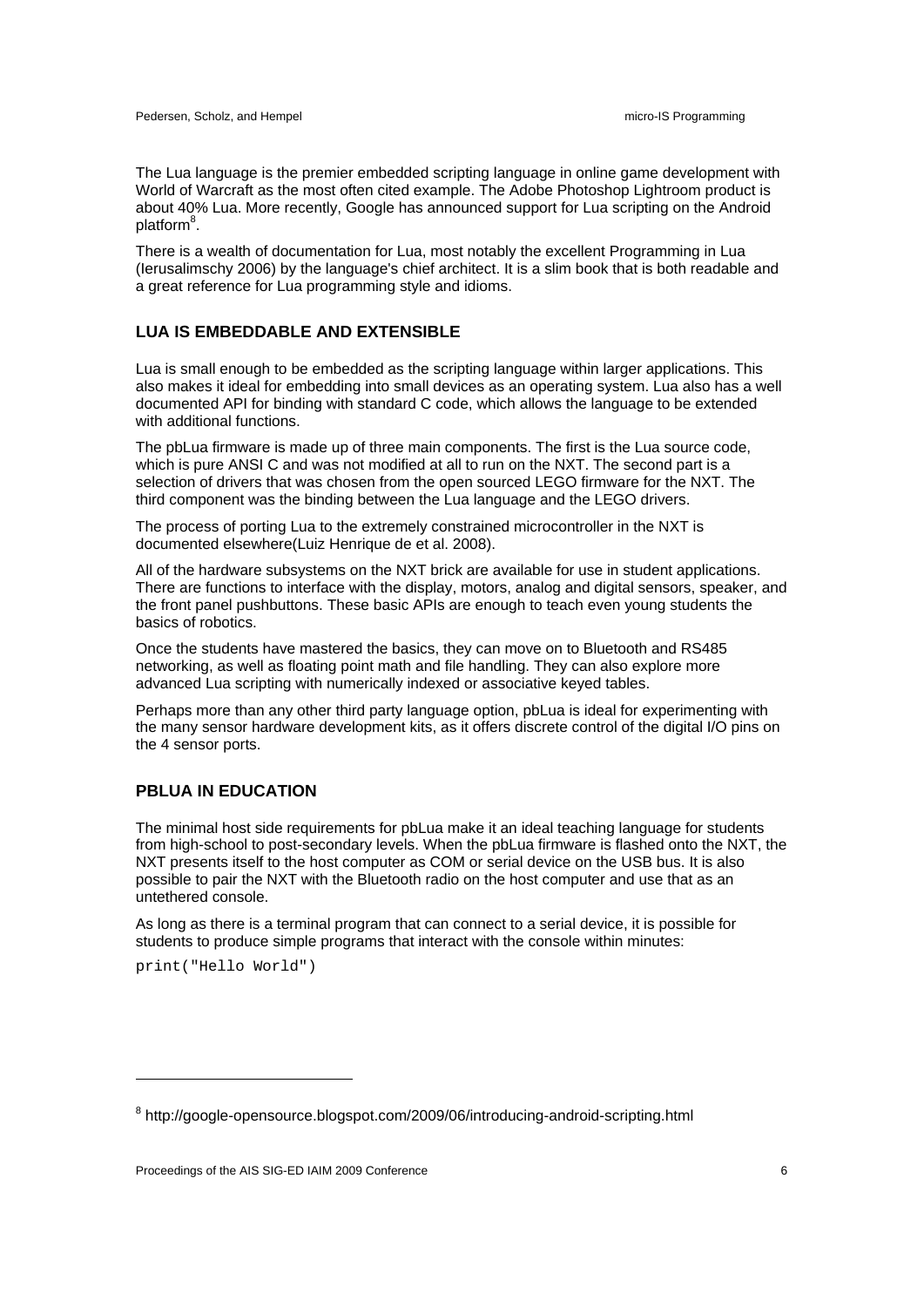From there, they can be exposed to simple timing loops that make use of the NXT API for Lua:

```
t=nxt.TimerRead() 
for i=1,10000 do 
end 
print(nxt.TimerRead()-t)
```
And further to manipulating associative arrays:



Figure 2. The pbLua Console (using PuTTY)

The Lua programming language is a class of interpreted languages that has a Read-Eval-Print-Loop (REPL) front end. This means that it is possible to enter and test new functions right at the console.

The author of pbLua writes and tests most of the sample programs by simply cutting the functions out of the text editor and pasting them to the terminal for immediate evaluation. This rapid prototyping method encourages experimentation and makes it easy to modify code as conditions change.

While it's certainly not an appropriate development method for large scale software, it's entirely suitable for the smaller robotic applications that the NXT will control. The simplicity of the development environment removes a significant barrier to getting fast results with students. When educators first encounter the development environment, they often expect a more complex interface between their ideas and the NXT brick. Once they become used to simply cutting and pasting their code to the NXT, their acceptance increases dramatically.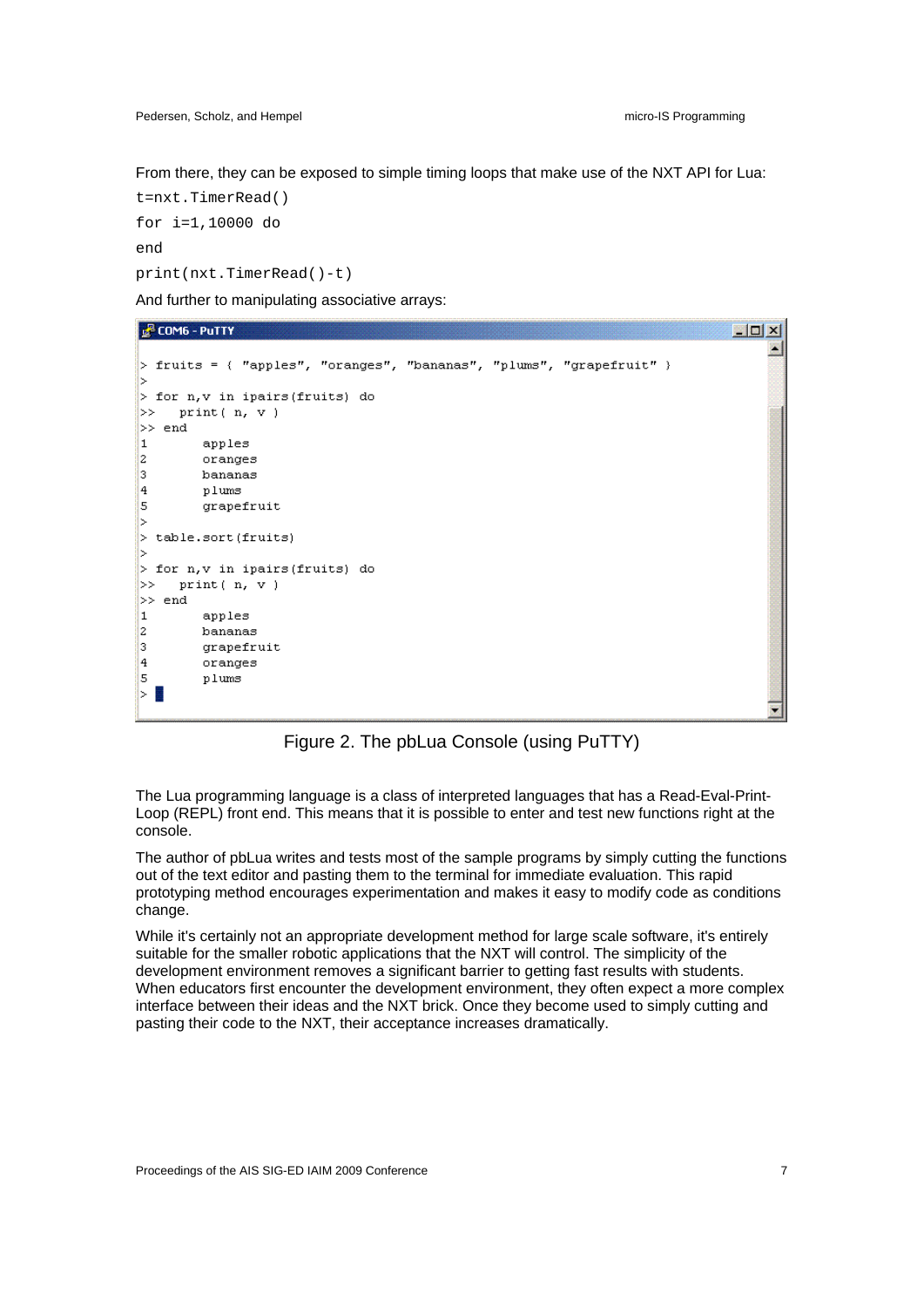# **IV. NXTGCC**

The primary purpose of **THE LEGO GROUP™** having published the NXT source code was to open up the possibility for modifying it by the NXT community that encompasses a lot of very skilled software experts also.

There are two routes one can take: One is to slightly modify the existing operating system such that it can still run original NXT-G compiled programs. The second and more sophisticated option is to program a new operating system from scratch. This is time consuming, but since there is a complete tool chain (NCTGCC) (Pedersen 2006a) with all the source code available, this task is manageable.

# **V. NXT-G**

NXT-G is the block programming language originally provided by **THE LEGO GROUP™** for NXT programming; as said, it is targeted at programming beginners and suited mainly for comparatively basic programs. NXT-G comes with a graphical syntax; programs can be created using an IDE provided by **THE LEGO GROUP™** that interfaces with NXT either via USB or Bluetooth. Among other things, the operating system of the NXT brick can be upgraded by features located in the IDE. A NXT-G program created by the user gets compiled by the IDE and downloaded to the NXT brick.

During that process, the NXT-G program and its sibling Labview components from National Instruments Labview are compiled into a file in an executable bytecode format. This file is downloaded then into the NXT file system onto the brick and run there by the virtual machine.

# **VI. COMPARISON AND DISCUSSION**

The programming environments presented in the previous sections are quite different. They range from the more technical C programming environment to the programming choices of pbLua and Java. Both pbLua and Java are languages that are easy to learn. We consider pbLua having a flat learning curve because it is a textual language and it is not compiled before the actions are carried on the NXT. On the other hand Java is a language used on a wide scale of software systems, ranging from mobile phones to large business enterprise systems. It is a very popular programming language because of its wide applicability and well-documented application programming interfaces (APIs). Being object oriented, its learning curve is more steep, though, and it takes some time before the student can make full advantage of its power.

We might add that it is also possible to program the LEGO MINDSTORMS NXT system in C, but that approach is quite technical and hence will be better suited for technical oriented students.

It is important to note, though, that both the Java programming environment (leJOS) and pbLUA use a C-based hardware interface layer.

# **VII. CONCLUSION**

In this paper we have investigated how the robotics platform LEGO MINDSTORMS NXT can be leveraged for IS teaching. The motivation is that most systems are actually embedded systems despite most current IS teaching focus solely on PC and server programming. We argue that the LEGO MINDSTORMS platform is a well-suited base for teaching IS students how such embedded systems works and what design choices are dominant in that very domain.

Java and pbLUA are presented as two programming choices for IS students. Java has the advantage that is it well-established, well-documented and popular, so there might be a good